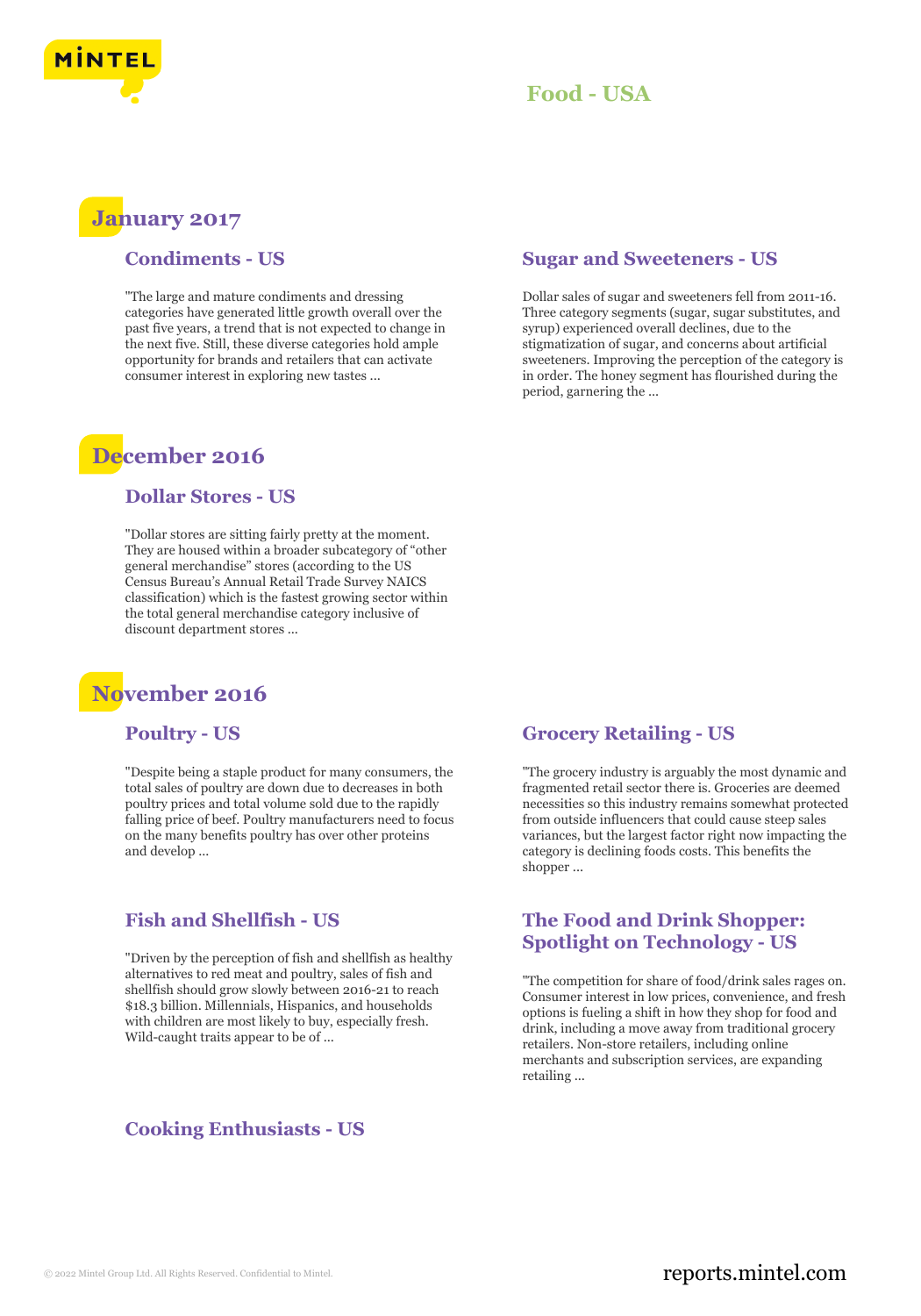

"In 2016, 45% of Americans aged 18+ are considered Cooking Enthusiasts – or adults who cook from scratch multiple times a week, enjoy the cooking process, have skills in the kitchen, and cook because they want to rather than because they have to. Due to factors such as the lower ...

# **October 2016**

#### **Cheese - US**

"Despite a slight downtick in dollar sales in 2016, the cheese category has performed well in recent years, boosted by consumer interest in natural foods, increased snacking occasions, and the perception that natural cheese can be part of a healthy diet. Natural cheese continues to set the pace for the ...

## **Vitamins, Minerals and Supplements - US**

"VMS (vitamins, minerals, and supplements) is a trenddriven industry hinging on the latest health fad such as today's emphasis on digestive health and supplements containing beauty benefits. While its growth has been steady, certain players are faring better than others by meeting consumers' needs for convenience and fun, in addition ...

# **September 2016**

#### **Better-for-you Eating Trends: Spotlight on Real - US**

"When seeking better-for-you foods, consumers avoid certain elements in their diets, chiefly artificial ingredients of all forms, and express a general distrust of genetically modified ingredients. At the same time, many consumers are seeking foods with added health attributes, namely protein, fiber, and whole grains. Brands have focused product innovation ...

#### **Diet Trends - US**

"The market for diet products has faced slight declines since 2011. As what consumers consider "healthy" continues to evolve, diet products have struggled to keep up with changing preferences. Packaged and processed foods continue to fall out of favor, shrinking the

### **Bacon and Lunch Meat - US**

"Over the past five years, bacon and lunch meat managed growth, and it should match that performance through 2021. However, when accounting for inflation, sales are largely stagnant, as health concerns appear to be prompting consumers to avoid much of the category. An influx of lower-sodium and more-flavorful options across ...

#### **Gluten-free Foods - US**

"Consumption and sales of gluten-free foods continues to increase, but growth in sales has slowed considerably in recent years. Sales do continue to grow, just at a slower pace. The propagation of lower-priced glutenfree foods, including store-brands, as well as other more competitively priced options are likely responsible for the ...

#### **Pizza - US**

While annual growth in the pizza category has fluctuated over the last several years, the pace picked up modestly in 2015 and 2016, buoyed by growing interest in more premium pizzas. Pizza marketers and retailers have an opportunity to accelerate growth further by continuing to introduce creative new flavors and ...

## **Better for You Snacks - US**

"Strong growth in BFY snacks comes from an increase in availability of products in this relatively young space, at a time when consumer habits favor snacking and eating on-the-go, and a dual interest in healthy living and the

## © 2022 Mintel Group Ltd. All Rights Reserved. Confidential to Mintel.  $\blacksquare$  reports.mintel.com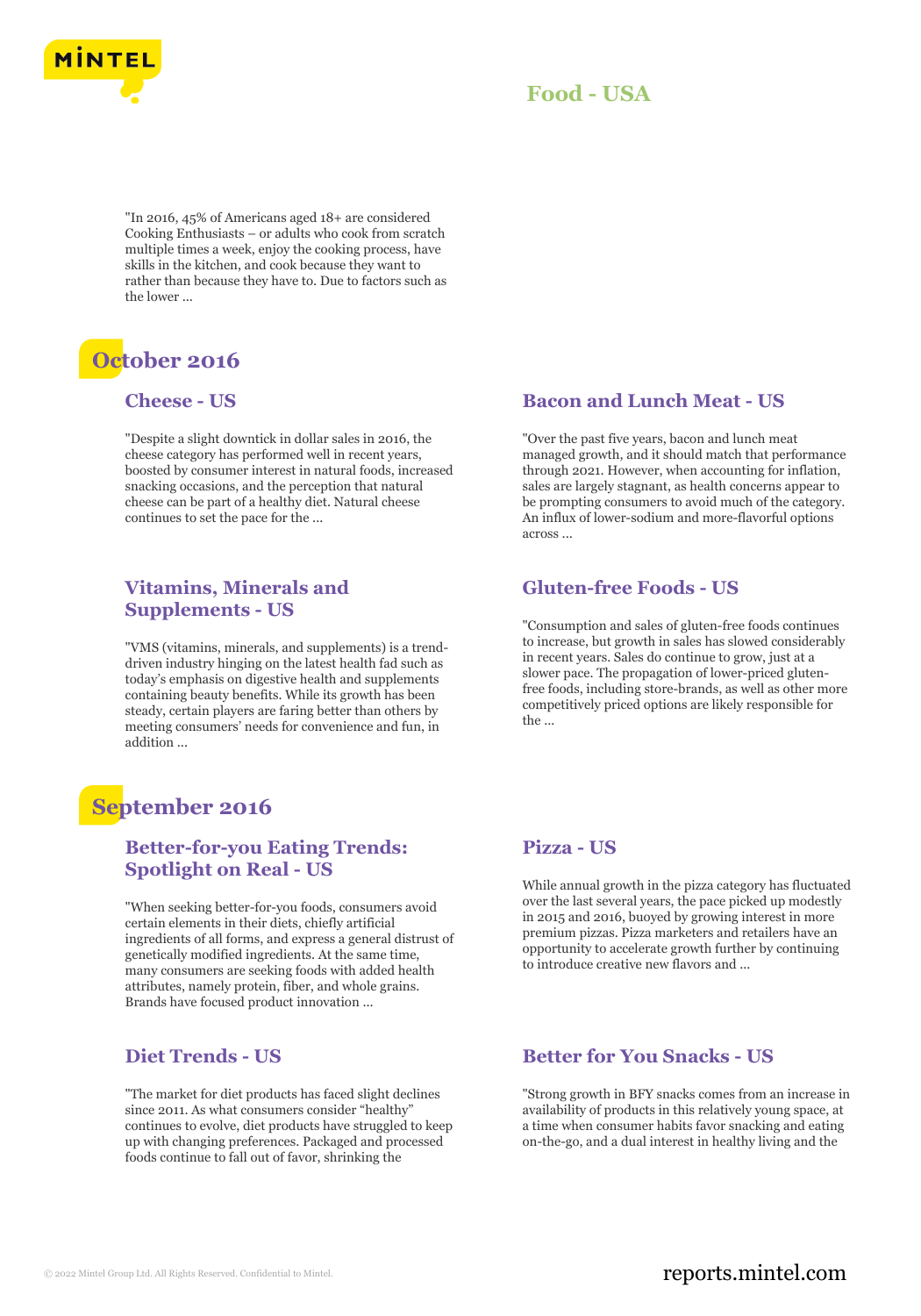

opportunity for diet foods but opening up new possibilities ...

# **August 2016**

#### **Pet Food - US**

"The pet food market has performed well in recent years reflecting the increasingly cherished place pets hold in many households and a desire among pet owners to feed their pets the best food they can. Pet owners increasingly look for food that aligns with their own personal dietary preferences and ...

#### **Frozen Breakfast Foods - US**

"While brands are capitalizing on healthier attributes, chiefly protein and fiber content, the entire category faces significant competition from alternative breakfast options regarded as healthier and more portable. Continued focus on nutrition and on-the-go features could propel the category to future growth, but brands may well consider promoting frozen breakfast ...

# **July 2016**

#### **Packaged Bread - US**

"While packaged bread remains a huge category with virtually universal penetration, dollar sales have increased only minimally in recent years, and actual consumption has declined due to concern over calories and carbohydrates. Still, opportunities exist to improve bread's health profile, to expand its use across more occasions, and to highlight ...

#### **Fruit - US**

"Fruit sales in the US have surpassed the \$48 billion mark, growing consistently for the past decade, aside from a slight slowdown in 2014-15 due to an increase in fresh fruit prices. Fruit's overall healthy reputation and the consumer desire for fresher foods should propel fruit sales even higher through ...



pursuit of flavor. While the products covered in the scope of this ...

#### **Yogurt and Yogurt Drinks - US**

"As the boom times ushered in by the novelty of Greek offerings fade, category players are stepping up flavor and format innovation, which will be necessary to preserve engagement. The small yogurt drinks segment is an area of opportunity, boosting the category's play for convenient health. Doubling down on breakfast ...

#### **What's for Breakfast - US**

"Consumers are eating a variety of breakfast foods, at home and away, with their preference for healthy or indulgent foods differing by the day of the week. One constant however, is their need for quick, portable, and healthy breakfast foods that keep them full and energized. Consumers are open to ...

#### **Ice Cream and Frozen Novelties - US**

"As volume sales in the saturated category decline, dollar gains have cooled. While health leads reasons for cutting back, sales of traditionally health-focused products (including low- fat/calories) struggle, and indulgence appears as a strong purchase driver. Category players can aim at health through cues such as natural, premium, and ...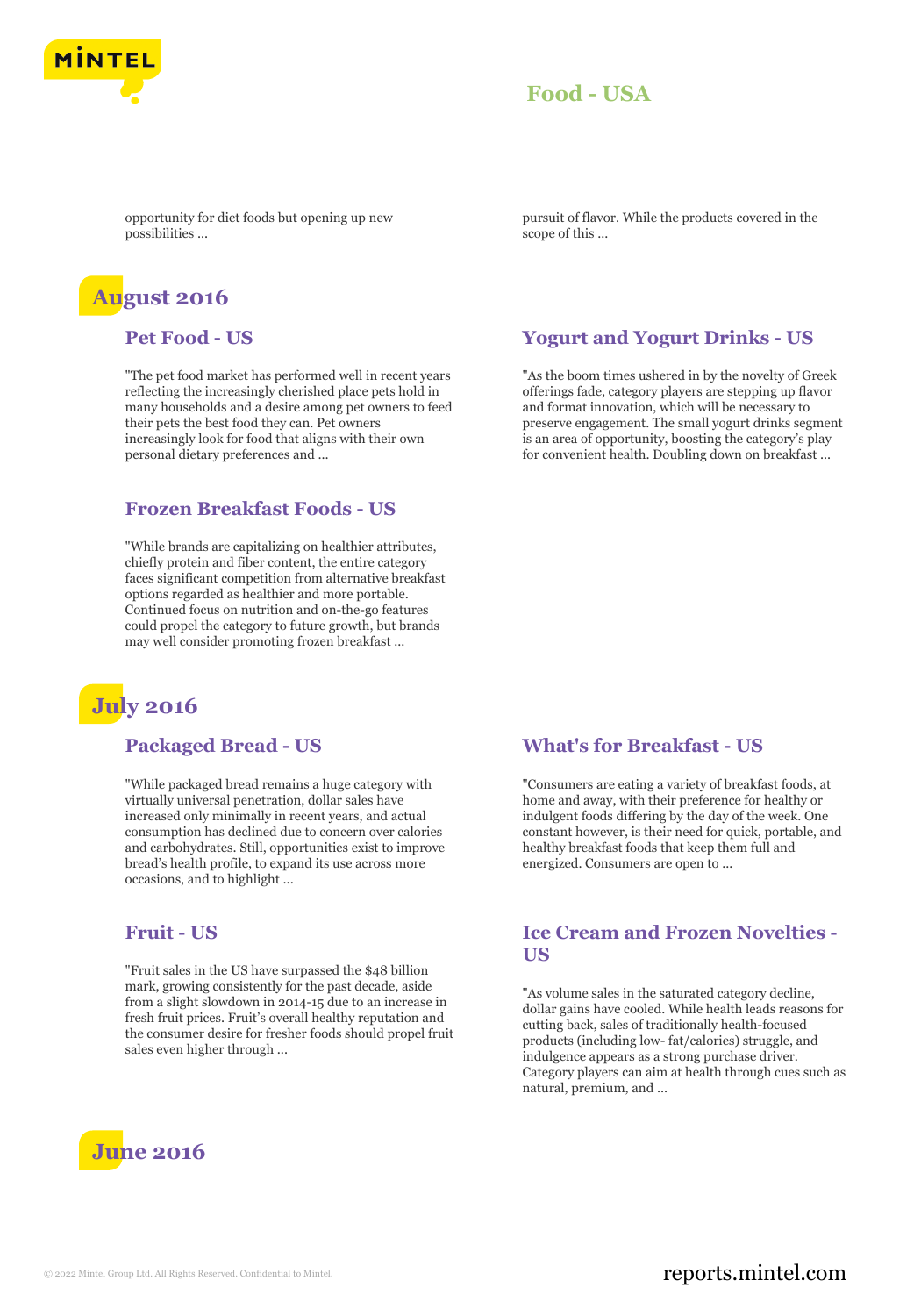

### **Food Packaging Trends - US**

"An increasing percentage of product launches are based primarily on new packing as packaging continues to become more important in the food marketing mix. Food packaging can do more than just help the product convey benefits and product information."

#### **Nuts, Seeds and Trail Mix - US**

"The nuts, seeds, and trail mix category continues its steady growth trajectory as Americans adopt frequent snacking occasions, and seek convenient foods they can feel good about eating. Looking ahead, the category is expected to grow, despite facing competition from other snacking categories, including other salty snacks, and BFY (better-for-you ...

## **May 2016**

## **Snack, Nutrition and Performance Bars - US**

"Dollar sales of snack, nutrition, and performance bars grew in 2015, continuing the steady, though lackluster, pace seen over the past few years. Products in the category hit the mark in appealing to both the health and snack interests of consumers – viewed as a convenient contribution to healthy lifestyles ...

## **Vegetables - US**

"The vegetables category continued its steady year-overyear growth fueled mostly by sales of fresh produce, including fresh-cut salad. Consumers are eating and buying more vegetables, at home and away, and are looking for freshness, convenience, and nutrition. Despite category interest, consumers still want more information about product nutrition, preparation, and ...

# **April 2016**

#### **Grains and Rice - US**

"The \$2.5-billion rice and grains category is experiencing modest growth thanks in part to a generally healthy image and consumer interest in exploring an increasingly wide range of cuisines incorporating rice or grain."

#### **Soup - US**

"While the soup category is facing challenges due to the decline of RTS (ready to serve) wet and condensed soup, areas of opportunity exist. Sales of broth are up due to a cooking culture, and refrigerated soups are performing well in the market due to positive consumer sentiment surrounding the ...

#### **Prepared Meals - US**

"Sales of prepared meals turned slightly positive in 2015 after three consecutive years of declines, but remain below their 2010 level, weak results in line with a broader move away from more processed foods in favor of fresher and healthier alternatives. Still, the category's defining convenience benefit remains compelling, and ...

#### **Prepared Cakes and Pies - US**

"The market for prepared cakes and pies should continue growing for the foreseeable future. Consumer concerns relating to health and obesity, while certainly significant across the food and drink industry, appear somewhat less of a factor to this more indulgent category. However, consumer interest in options with reduced calories, fat ...

#### **Salty Snacks - US**

"The salty snacks market continues to perform well, especially as the popularity of snacking continues. The meat snacks and popcorn segments continue to drive much of this growth, fueled by strong product innovation, and positive health perceptions. Health and

## © 2022 Mintel Group Ltd. All Rights Reserved. Confidential to Mintel.  $\blacksquare$  reports.mintel.com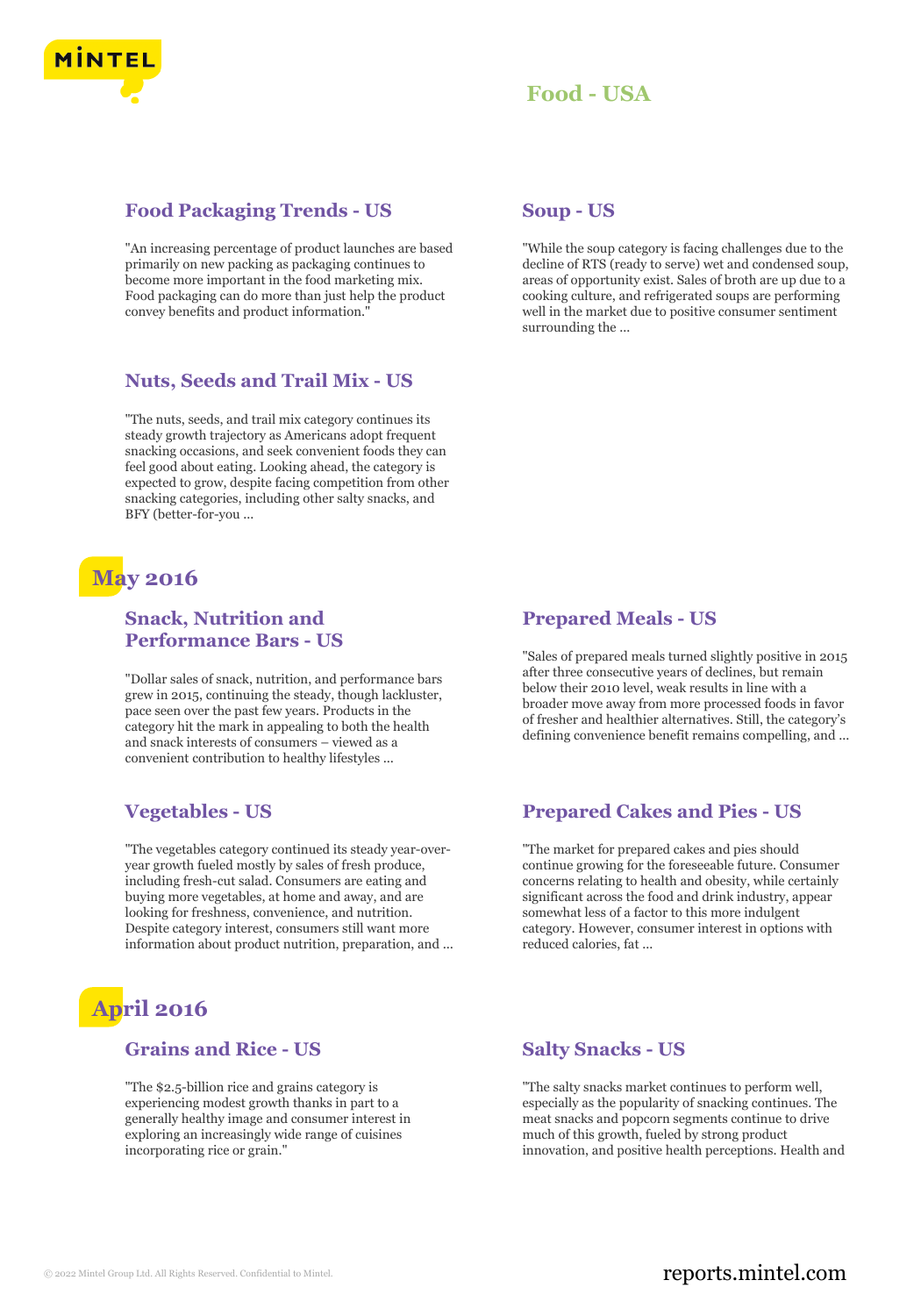

indulgence remain a key theme as product flavor is a key ...

#### **Frozen Snacks - US**

"After a slight decline in 2014, sales of frozen snacks rebounded in 2015 and are forecast to continue that growth through 2020. Emerging restaurant brands, as well as brands from other snack categories and, indeed, fresher foods, begin to leverage their attributes in frozen cases. At the same time, consumers ...

## **March 2016**

#### **Chocolate Confectionery - US**

"Dollar sales of chocolate confectionery continued to grow in 2015, albeit at a tempered pace compared to previous years. The indulgence category has avoided steep losses, even as consumers place an increased importance on health."

#### **Crackers - US**

The crackers category reached \$7.7 billion in 2015, representing growth of 17% from 2010-15. Consumer interest in snacking, and perceptions of crackers as a healthier snack than other salty snacks helps boost category sales. However, in recent years sales have slowed, reflective of strong competition from other food categories ...

## **February 2016**

#### **Private Label Food Trends - US**

"Store brand food and beverages represent an opportunity for retailers to distinguish themselves from competitors, yet sales have grown slowly since 2010 and are forecast to continue at this pace."

**-Mimi Bonnett, Category Manager - Food and Drink, Foodservice**

#### **Chips and Dips - US**

"Both the chips and dips categories continue to perform well, boosted by consumer interest in snacking, and a variety of innovative flavors and formats. Both

#### **International Food Trends - US**

"Sales of international foods in the US are projected to grow moderately between 2015 and 2020, from \$12.2 billion to \$13.9 billion. Immigration and the increasingly multicultural nature of American society are factors that are influencing growth."

#### **Packaged Red Meat - US**

"Consumers are increasingly turning to non-traditional venues for their red meats, with parents notably likely to purchase red meat online, and Hispanic consumers turning to mass merchandisers for red meat."

#### **Convenience Stores - US**

"Convenience stores are a steady presence in most US consumers' lives and a significant \$450 billion business. With 82% of survey respondents stating that they have gone to a convenience store within the last three months, this channel is clearly an important platform for connecting with shoppers and making sales."

#### **Feeding Babies and Toddlers - US**

Following five years of 2.4% annual sales growth, the market for baby/toddler foods has reached \$6.9 billion, and with the increase in the birthrate, the market for baby/toddler food and drinks will grow.